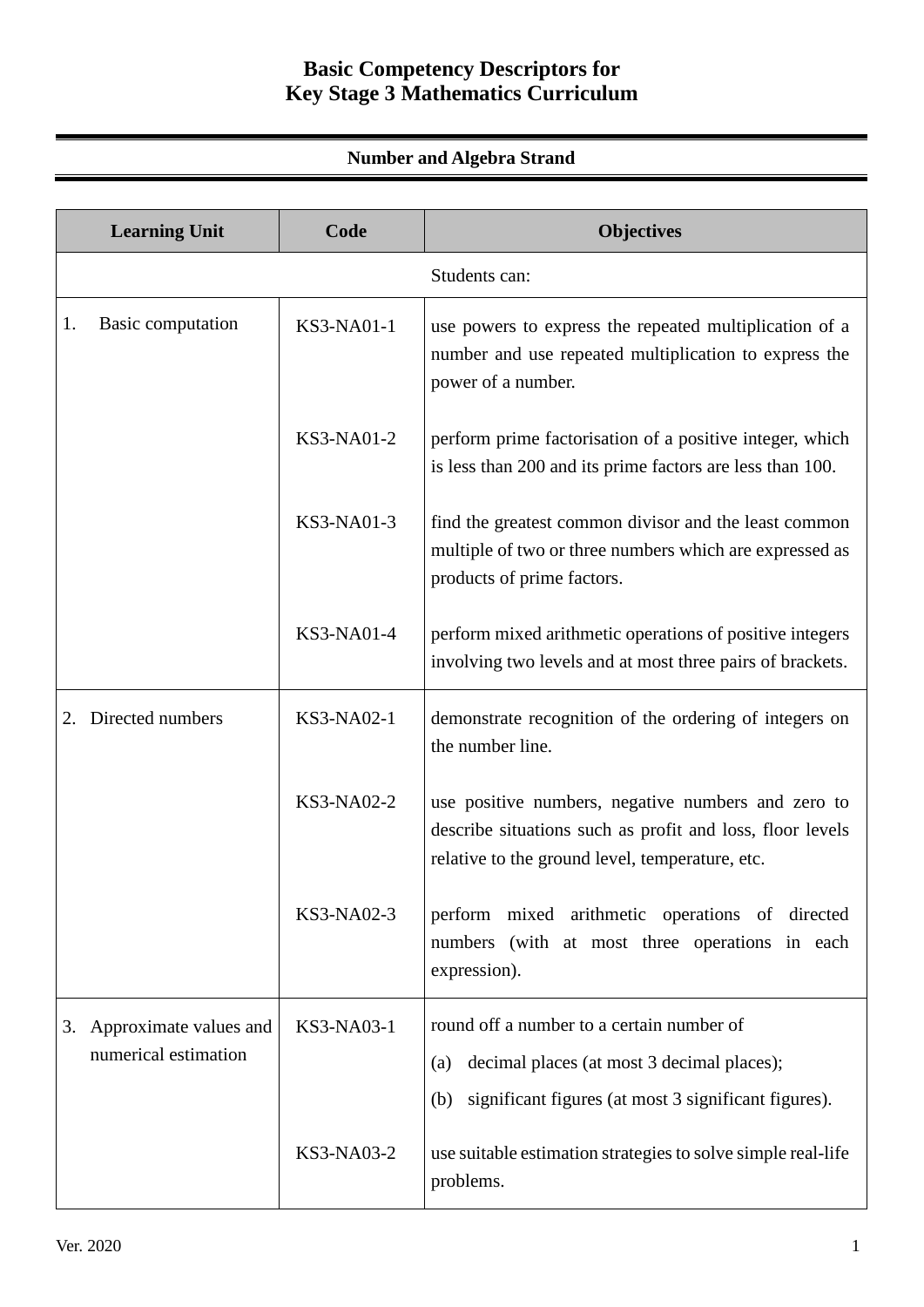|    | <b>Learning Unit</b>                  | Code              | <b>Objectives</b>                                                                                                                                                                               |
|----|---------------------------------------|-------------------|-------------------------------------------------------------------------------------------------------------------------------------------------------------------------------------------------|
|    |                                       |                   | Students can:                                                                                                                                                                                   |
|    | 4. Rational and irrational<br>numbers | KS3-NA04-1        | calculate the value of x in the expressions $\sqrt{x} = a$ ,<br>$\sqrt[3]{x} = a$ , $\sqrt{a} = x$ and $\sqrt[3]{a} = x$ , where a is a positive<br>integer.                                    |
|    |                                       | KS3-NA04-2        | demonstrate recognition of the concepts of rational and<br>irrational numbers.                                                                                                                  |
|    |                                       | KS3-NA04-3        | represent rational and irrational numbers on the number<br>line.                                                                                                                                |
|    | 5. Using percentages                  | KS3-NA05-1        | solve problems on percentage increase, percentage<br>decrease and percentage change in mathematical<br>context.                                                                                 |
|    |                                       | <b>KS3-NA05-2</b> | solve simple problems on discount and profit or loss.                                                                                                                                           |
|    |                                       | KS3-NA05-3        | solve problems on simple interest.                                                                                                                                                              |
|    |                                       | <b>KS3-NA05-4</b> | simple problems on compound interest,<br>solve<br>compounded yearly (confined to calculations for at most<br>3 years; excluding problems to find the number of years<br>and the interest rate). |
|    |                                       | KS3-NA05-5        | solve simple problems on growths and depreciations<br>(confined to calculations of new values for at most 3<br>repeated growths/depreciations).                                                 |
| 6. | Rates, ratios and                     | KS3-NA06-1        | distinguish direct and inverse proportions.                                                                                                                                                     |
|    | proportions                           | KS3-NA06-2        | represent a ratio in the form $a : b$ (or $\frac{a}{b}$ ), $a : b : c$ .                                                                                                                        |
|    |                                       | KS3-NA06-3        | use rate and ratio to solve simple real-life problems.                                                                                                                                          |
|    |                                       | KS3-NA06-4        | use direct and inverse proportions to solve simple real-<br>life problems (confined to two variables).                                                                                          |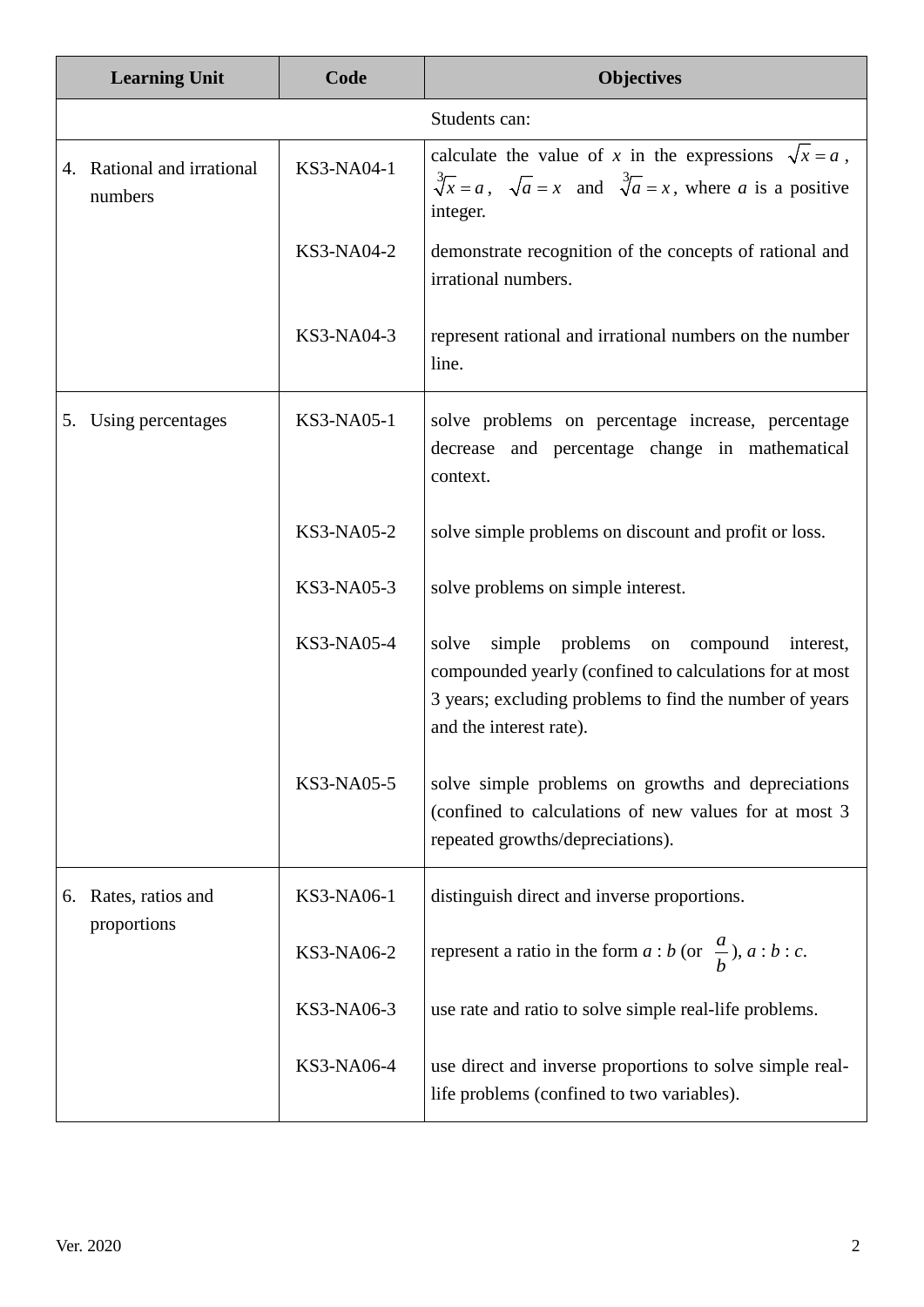| <b>Learning Unit</b>                  | Code              | <b>Objectives</b>                                                                                                                                      |
|---------------------------------------|-------------------|--------------------------------------------------------------------------------------------------------------------------------------------------------|
|                                       |                   | Students can:                                                                                                                                          |
| 7. Algebraic expressions              | KS3-NA07-1        | demonstrate recognition of notations of algebraic<br>expressions such as $2x$ , $2 + x$ , $x^2$ , $(-2)^n$ and $-2^n$ , etc.                           |
|                                       | KS3-NA07-2        | formulate algebraic expressions from word phrases.                                                                                                     |
|                                       | KS3-NA07-3        | write down the next term of a sequence of odd numbers,<br>even numbers, square numbers and triangular numbers<br>with several consecutive terms given. |
|                                       | KS3-NA07-4        | find a particular term from the general term of a<br>sequence.                                                                                         |
| 8. Linear equations in one<br>unknown | <b>KS3-NA08-1</b> | solve simple linear equations in one unknown (with<br>integral and fractional coefficients and constants).                                             |
|                                       | KS3-NA08-2        | demonstrate understanding of the meaning of solutions<br>of equations.                                                                                 |
|                                       | KS3-NA08-3        | formulate a linear equation in one unknown from a<br>simple problem situation.                                                                         |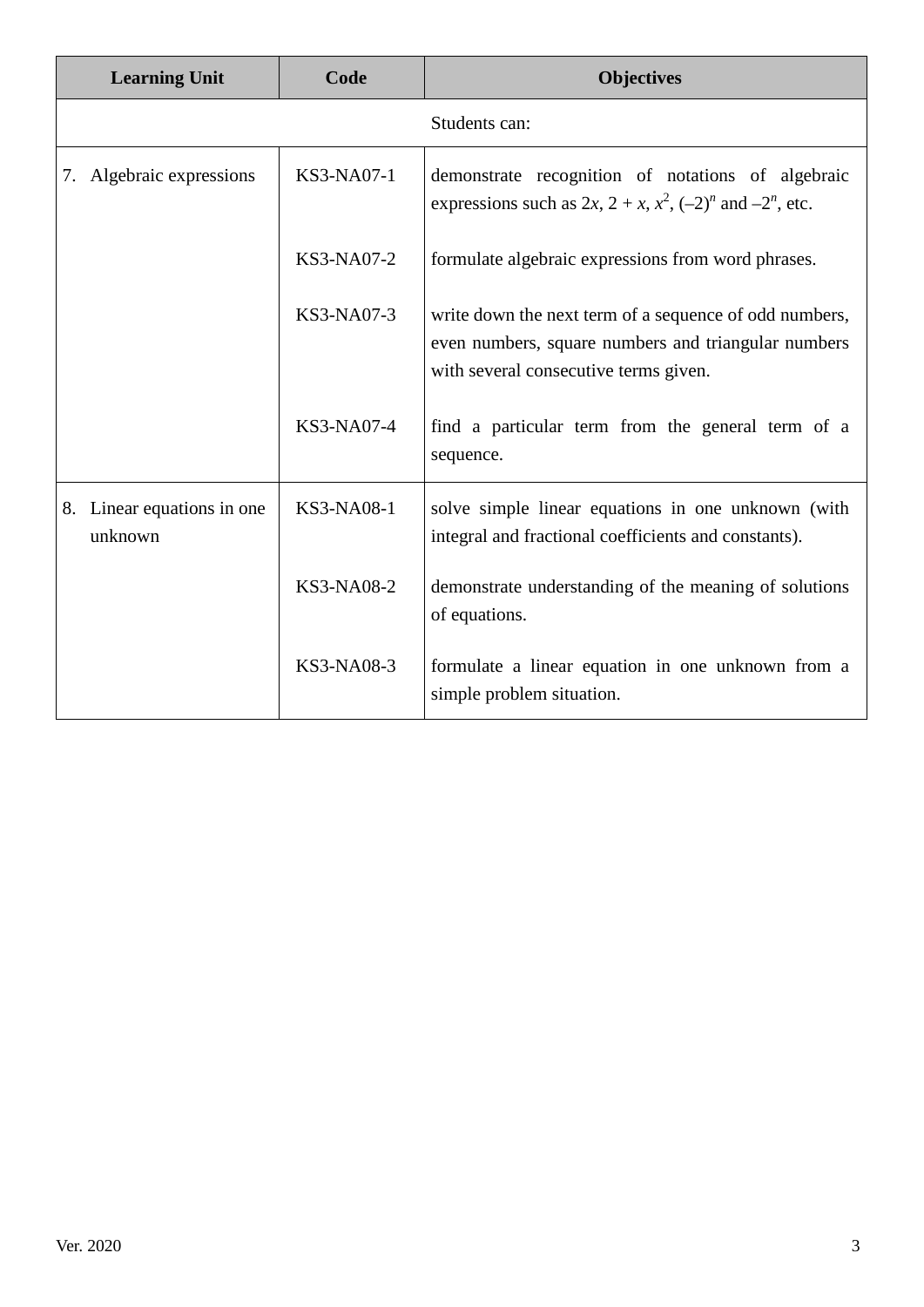|  | <b>Learning Unit</b>                   | Code       | <b>Objectives</b>                                                                                                                                                 |
|--|----------------------------------------|------------|-------------------------------------------------------------------------------------------------------------------------------------------------------------------|
|  |                                        |            | Students can:                                                                                                                                                     |
|  | 9. Linear equations in two<br>unknowns | KS3-NA09-1 | plot graphs of linear equations in two unknowns.                                                                                                                  |
|  |                                        | KS3-NA09-2 | demonstrate recognition that graphs of equations of the<br>form $ax + by + c = 0$ are straight lines.                                                             |
|  |                                        | KS3-NA09-3 | determine whether a point lies on a straight line given its<br>linear equation.                                                                                   |
|  |                                        | KS3-NA09-4 | solve simple simultaneous linear equations in two<br>unknowns (with integral coefficients and constants)<br>which have a unique solution by the graphical method. |
|  |                                        | KS3-NA09-5 | solve simple simultaneous linear equations in two<br>unknowns (with integral coefficients and constants)<br>which have a unique solution by algebraic methods.    |
|  |                                        | KS3-NA09-6 | formulate<br>simultaneous linear equations in<br>two<br>unknowns from a simple problem situation.                                                                 |
|  | 10. Laws of integral indices           | KS3-NA10-1 | find the value of $a^n$ , where $a (a \neq 0)$ is an integer and n<br>is zero or a negative integer.                                                              |
|  |                                        | KS3-NA10-2 | use the laws of integral indices to simplify simple<br>algebraic expressions (up to 2 variables and applying<br>integral index laws for at most 2 times).         |
|  |                                        | KS3-NA10-3 | represent a positive number in scientific notations.                                                                                                              |
|  |                                        | KS3-NA10-4 | convert a positive number in scientific notations to an<br>integer or a decimal.                                                                                  |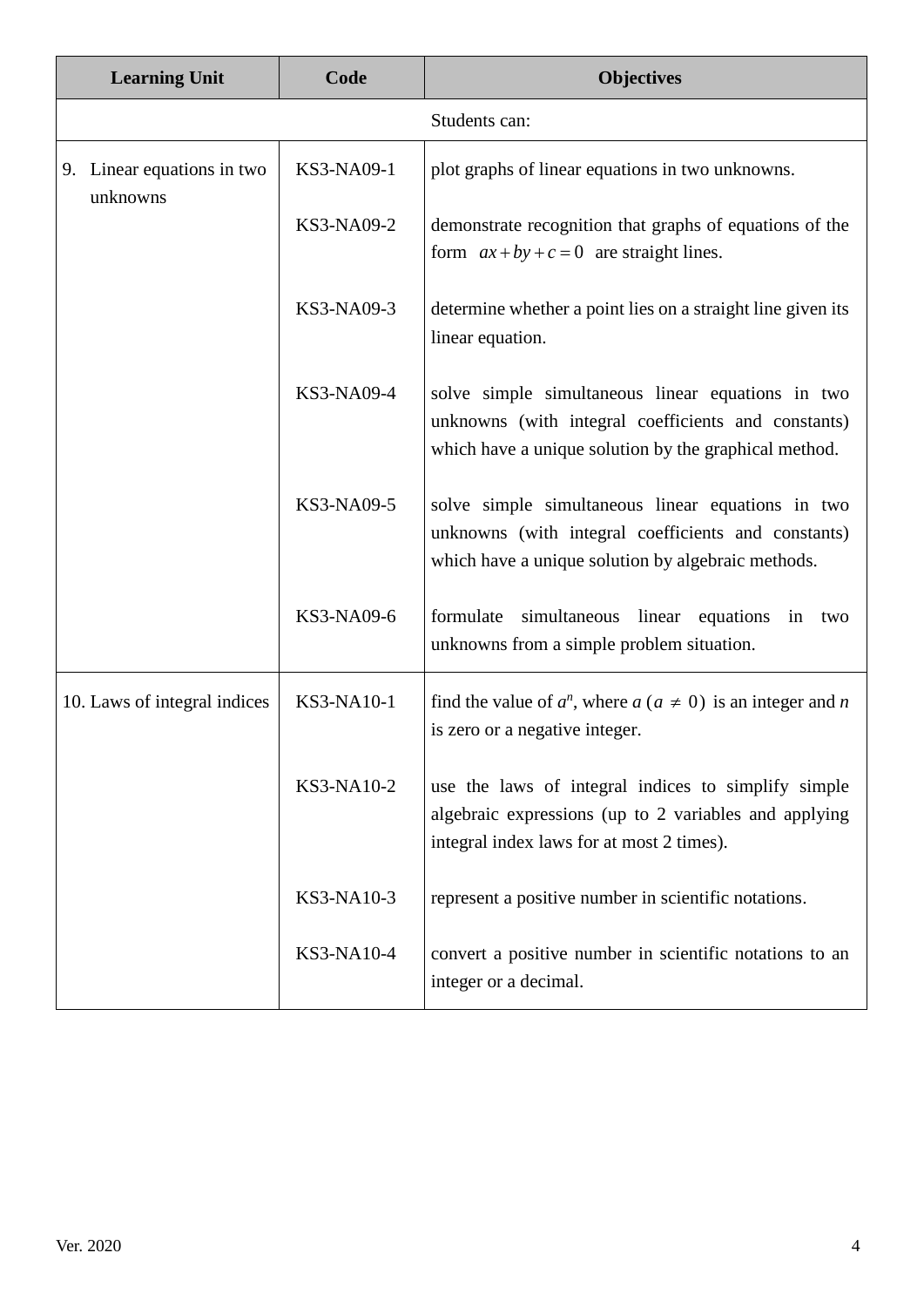| <b>Learning Unit</b> | Code              | <b>Objectives</b>                                                                                                                                    |
|----------------------|-------------------|------------------------------------------------------------------------------------------------------------------------------------------------------|
|                      |                   | Students can:                                                                                                                                        |
| 11. Polynomials      | <b>KS3-NA11-1</b> | distinguish polynomials from algebraic expressions.                                                                                                  |
|                      | KS3-NA11-2        | demonstrate<br>recognition<br>of<br>terms,<br>monomials,<br>binomials, orders, powers, constant terms, like terms,<br>unlike terms and coefficients. |
|                      | KS3-NA11-3        | arrange the terms of a polynomial in ascending order or<br>descending order.                                                                         |
|                      | KS3-NA11-4        | perform addition or subtraction of two polynomials (of<br>at most 4 terms), in which the terms involved contain at<br>most two variables.            |
|                      | KS3-NA11-5        | perform multiplication of a monomial by a binomial or a<br>trinomial, in which the terms involved contain at most<br>two variables.                  |
|                      | KS3-NA11-6        | perform multiplication of two binomials, in which the<br>terms involved contain at most two variables.                                               |
|                      | KS3-NA11-7        | distinguish factorisation and expansion of polynomials.                                                                                              |
|                      | <b>KS3-NA11-8</b> | factorise simple polynomials of not more than 4 terms<br>by taking out common factors and/or grouping terms.                                         |
|                      | KS3-NA11-9        | factorise expressions of the form $ax^2 + bx + c$ , where a,<br>b, c are integers, $1 \le a \le 3$ and $-20 \le c \le 20$ .                          |
| 12. Identities       | KS3-NA12-1        | indicate whether an equation is an identity.                                                                                                         |
|                      | KS3-NA12-2        | use the identities of difference of two squares and perfect<br>square once to expand simple algebraic expressions.                                   |
|                      | KS3-NA12-3        | use the identities of difference of two squares and perfect<br>square once to factorise simple polynomials.                                          |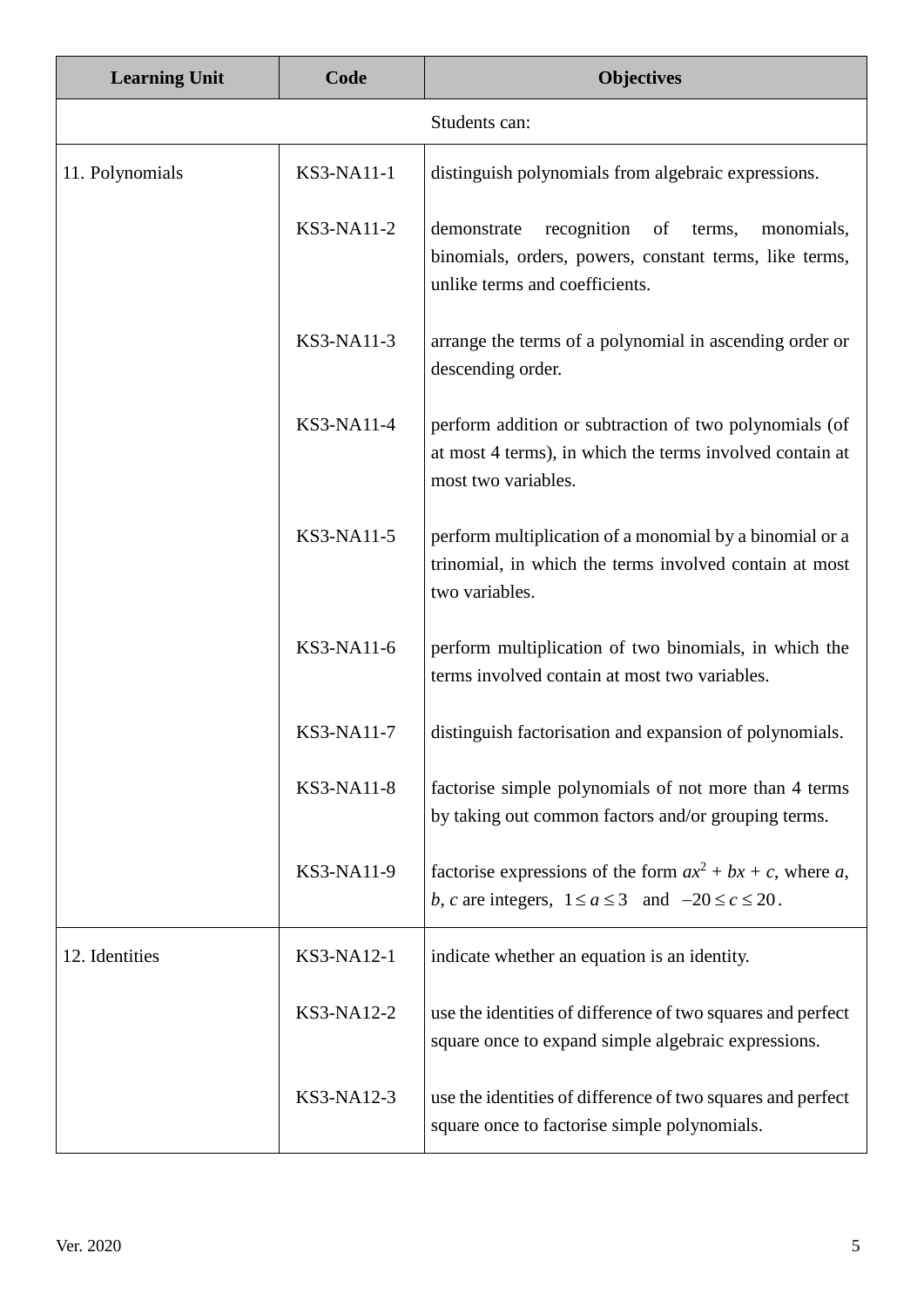| <b>Learning Unit</b>                      | Code       | <b>Objectives</b>                                                                                                                                      |
|-------------------------------------------|------------|--------------------------------------------------------------------------------------------------------------------------------------------------------|
|                                           |            | Students can:                                                                                                                                          |
| 13. Formulae                              | KS3-NA13-1 | perform operations of two algebraic fractions, both the<br>numerators and denominators being monomials, such as<br>$\frac{1}{x}, \frac{3x}{2y}$ , etc. |
|                                           | KS3-NA13-2 | substitute values into formulae (in which all exponents<br>are positive integers) and find the value of a specified<br>variable.                       |
|                                           | KS3-NA13-3 | perform change of subject in simple formulae not<br>involving radical sign.                                                                            |
| 14. Linear inequalities in<br>one unknown | KS3-NA14-1 | determine whether a number satisfies a given inequality<br>of $x > a$ , $x \ge a$ , $x < a$ and $x \le a$ .                                            |
|                                           | KS3-NA14-2 | represent the inequalities $x > a$ , $x \ge a$ , $x < a$ and $x \le a$ on<br>the number line, and vice versa.                                          |
|                                           | KS3-NA14-3 | demonstrate recognition of the following properties of<br>inequalities:                                                                                |
|                                           |            | For $x \geq y$ ,                                                                                                                                       |
|                                           |            | (a) $x + c \geq y + c$ ;                                                                                                                               |
|                                           |            | (b) $cx \ge cy$ (c > 0), $cx \le cy$ (c < 0).                                                                                                          |
|                                           | KS3-NA14-4 | solve simple linear inequalities in one unknown with<br>integral coefficients and constants.                                                           |
|                                           | KS3-NA14-5 | formulate a linear inequality in one unknown from a<br>simple problem situation.                                                                       |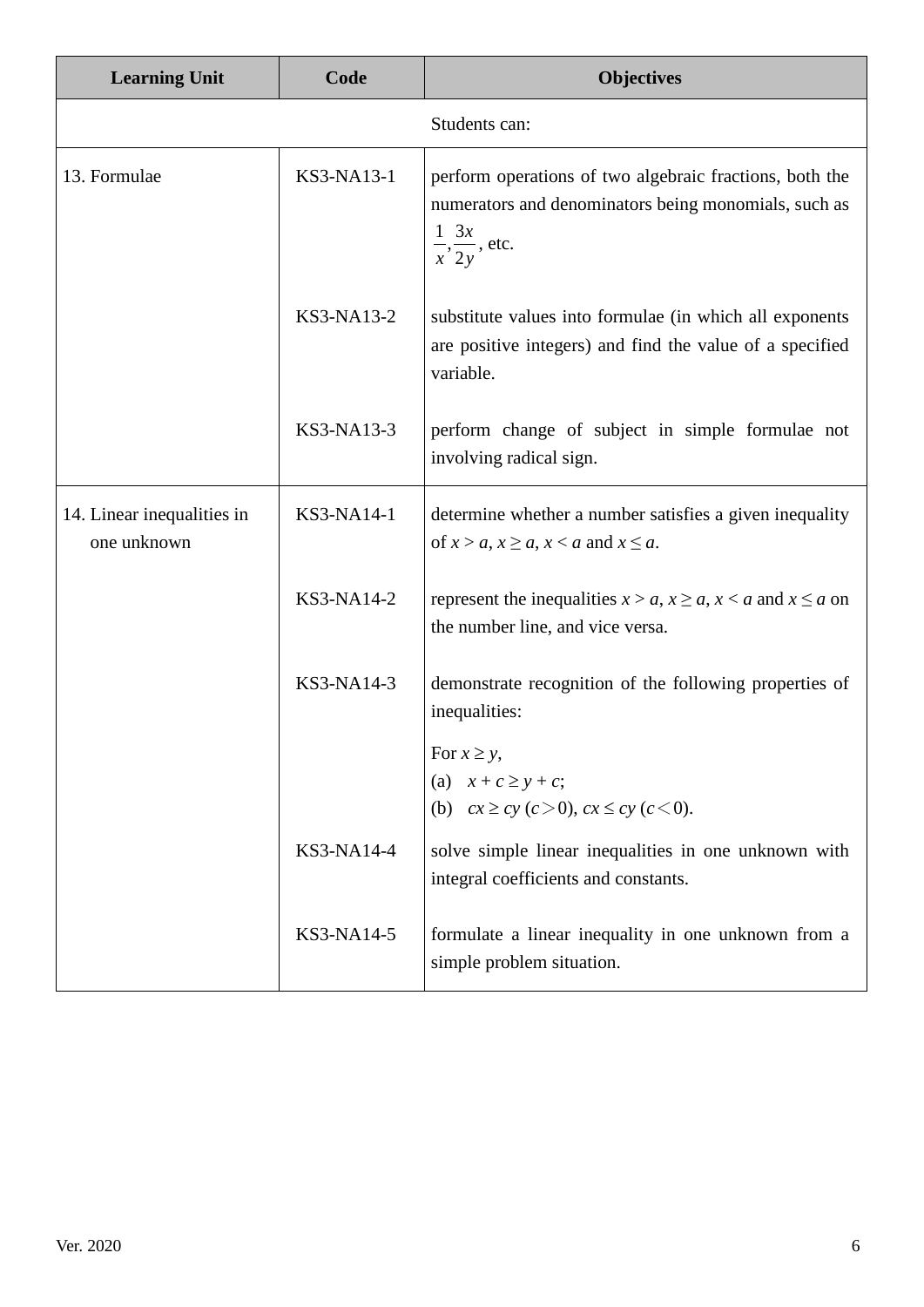# **Basic Competency Descriptors for Key Stage 3 Mathematics Curriculum**

## **Measures, Shape and Space Strand**

| <b>Learning Unit</b>                    | Code        | <b>Objectives</b>                                                                                                                 |
|-----------------------------------------|-------------|-----------------------------------------------------------------------------------------------------------------------------------|
|                                         |             | Students can:                                                                                                                     |
| 15. Errors in measurement               | KS3-MSS15-1 | find maximum absolute errors when using given<br>measuring tools for measurement.                                                 |
|                                         | KS3-MSS15-2 | find the range of measures in measurements of given<br>degrees of accuracy.                                                       |
|                                         | KS3-MSS15-3 | calculate relative errors and percentage errors from given<br>measurements.                                                       |
| 16. Arc lengths and areas of<br>sectors | KS3-MSS16-1 | calculate arc lengths.                                                                                                            |
|                                         | KS3-MSS16-2 | calculate areas of sectors.                                                                                                       |
| 17. 3-D figures                         | KS3-MSS17-1 | demonstrate recognition of the concepts of right prisms,<br>right circular cylinders, right pyramids and right circular<br>cones. |
|                                         | KS3-MSS17-2 | demonstrate recognition of the sections of prisms,<br>circular cylinders, pyramids and circular cones.                            |
|                                         | KS3-MSS17-3 | sketch the 2-D representations of right prisms, right<br>circular cylinders, right pyramids and right circular<br>cones.          |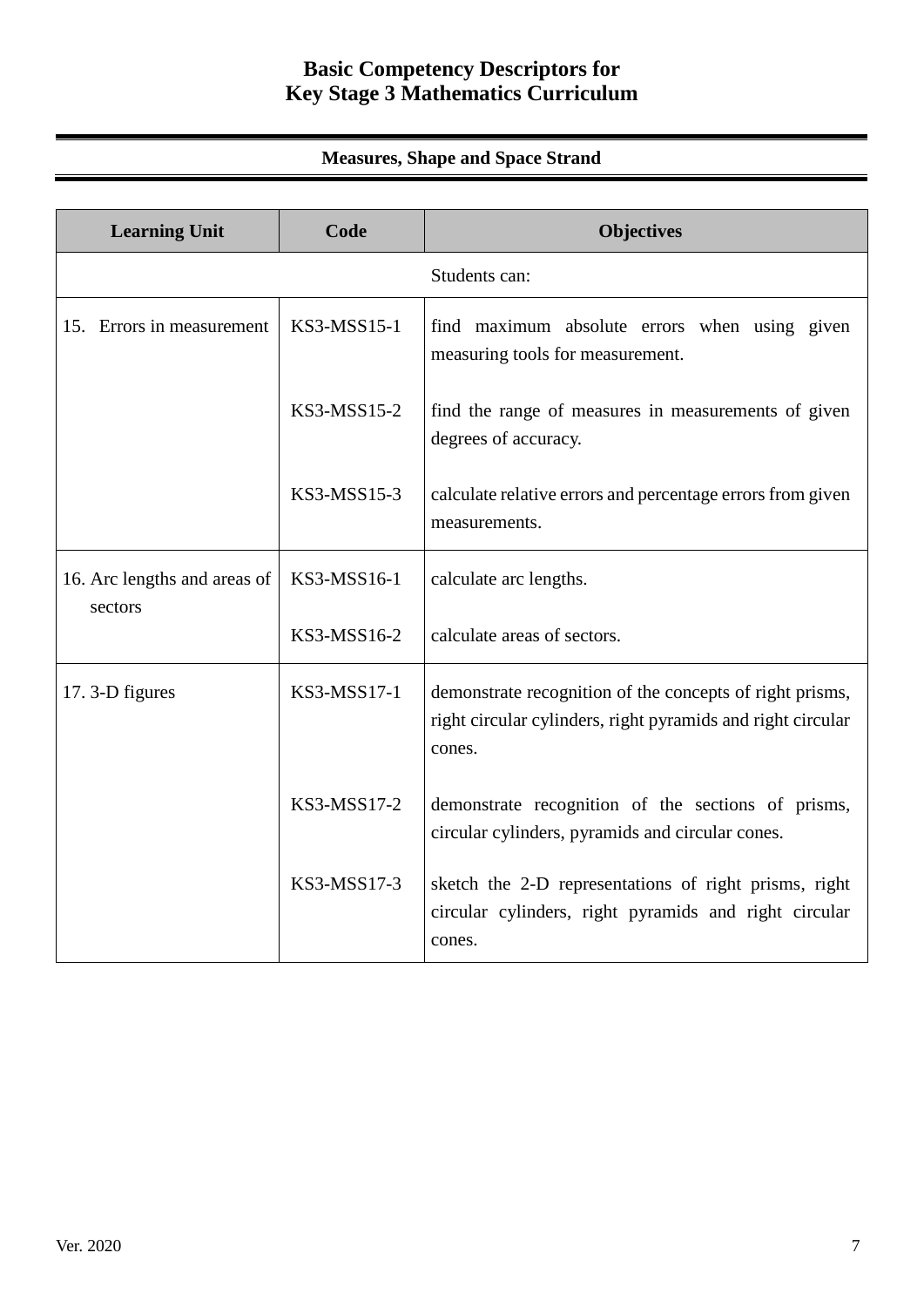| <b>Learning Unit</b>             | Code        | <b>Objectives</b>                                                                                                                                                                                       |
|----------------------------------|-------------|---------------------------------------------------------------------------------------------------------------------------------------------------------------------------------------------------------|
|                                  |             | Students can:                                                                                                                                                                                           |
| 18. Mensuration                  | KS3-MSS18-1 | calculate the volumes of prisms, circular cylinders,<br>pyramids, circular cones and spheres.                                                                                                           |
|                                  | KS3-MSS18-2 | calculate the surface areas of right prisms, right circular<br>cylinders, right pyramids, right circular cones and<br>spheres.                                                                          |
|                                  | KS3-MSS18-3 | the relationships between sides and surface<br>use<br>areas/volumes of similar 3-D figures to solve problems<br>(calculations related to frusta are not included).                                      |
|                                  | KS3-MSS18-4 | use the formulae for the volumes of prisms and circular<br>cylinders to find unknowns.                                                                                                                  |
|                                  | KS3-MSS18-5 | use the formulae for the surface areas of right prisms and<br>right circular cylinders to find unknowns.                                                                                                |
| 19. Angles and parallel<br>lines | KS3-MSS19-1 | use the properties of adjacent angles on a straight line,<br>vertically opposite angles, and angles at a point to find<br>unknowns.                                                                     |
|                                  | KS3-MSS19-2 | identify corresponding angles, alternate interior angles<br>and interior angles.                                                                                                                        |
|                                  | KS3-MSS19-3 | use the conditions of alternate interior angles are equal,<br>corresponding angles are equal, and interior angles are<br>supplementary to perform simple proof of two straight<br>lines being parallel. |
|                                  | KS3-MSS19-4 | use the angle properties associated with parallel lines to<br>find unknowns.                                                                                                                            |
|                                  | KS3-MSS19-5 | use the properties of angles of triangles to find<br>unknowns.                                                                                                                                          |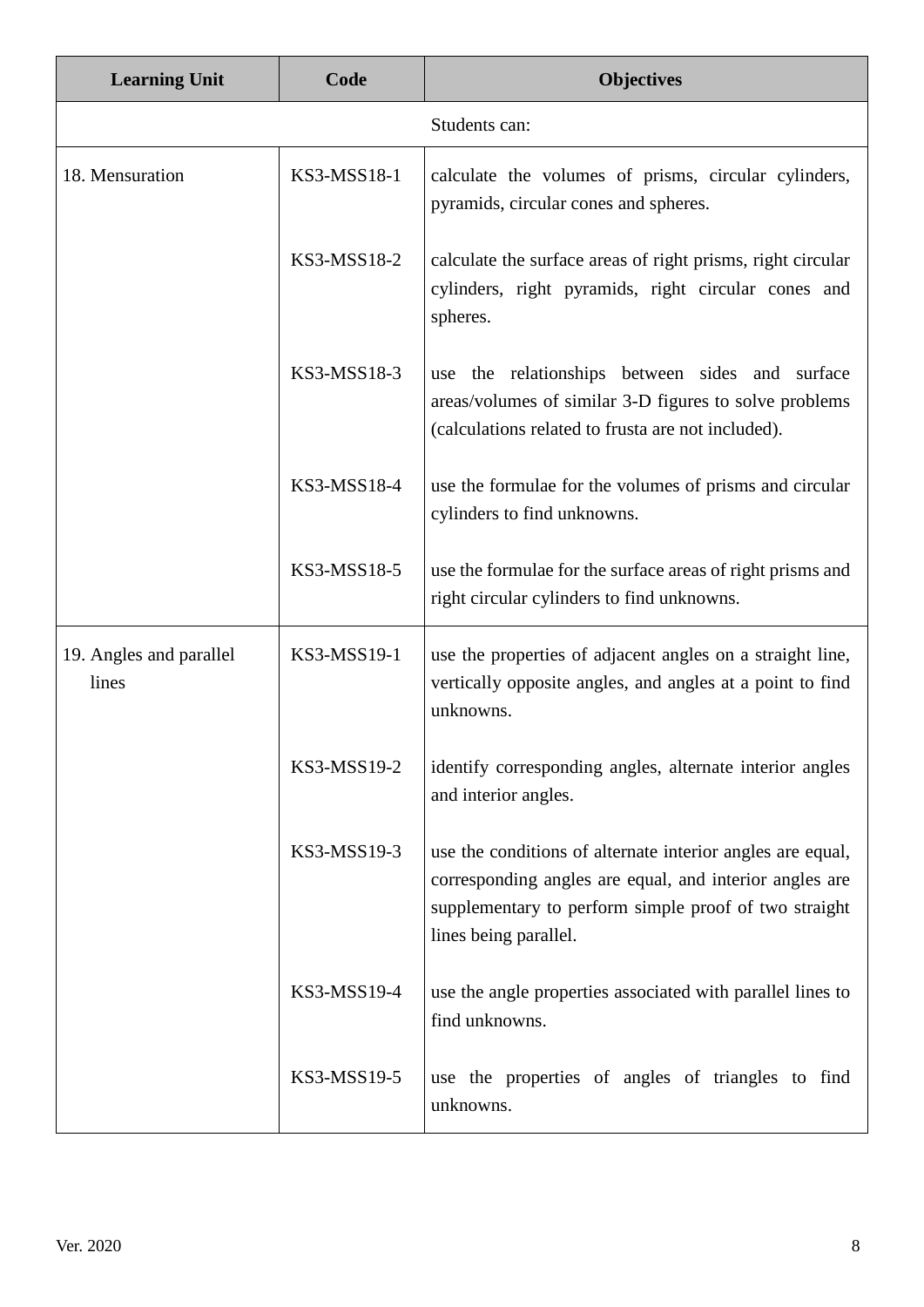| <b>Learning Unit</b>    | Code        | <b>Objectives</b>                                                                                   |
|-------------------------|-------------|-----------------------------------------------------------------------------------------------------|
|                         |             | Students can:                                                                                       |
| 20. Polygons            | KS3-MSS20-1 | use common notations to represent polygons.                                                         |
|                         | KS3-MSS20-2 | demonstrate recognition of the concepts of polygons and<br>regular polygons.                        |
|                         | KS3-MSS20-3 | use the formula for the sum of the interior angles of a<br>convex polygon to find unknowns.         |
|                         | KS3-MSS20-4 | use the formula for the sum of the exterior angles of a<br>convex polygon to find unknowns.         |
| 21. Congruent triangles | KS3-MSS21-1 | demonstrate recognition of the properties of congruent<br>triangles.                                |
|                         | KS3-MSS21-2 | demonstrate recognition of the conditions for congruent<br>triangles.                               |
|                         | KS3-MSS21-3 | use the conditions for congruent triangles to perform<br>simple proofs.                             |
|                         | KS3-MSS21-4 | use the relations between sides and angles associated<br>with isosceles triangles to find unknowns. |
|                         | KS3-MSS21-5 | use the condition for isosceles triangles to perform<br>simple proofs.                              |
| 22. Similar triangles   | KS3-MSS22-1 | demonstrate recognition of the properties of similar<br>triangles.                                  |
|                         | KS3-MSS22-2 | demonstrate recognition of the conditions for similar<br>triangles.                                 |
|                         | KS3-MSS22-3 | use the conditions for similar triangles to perform simple<br>proofs.                               |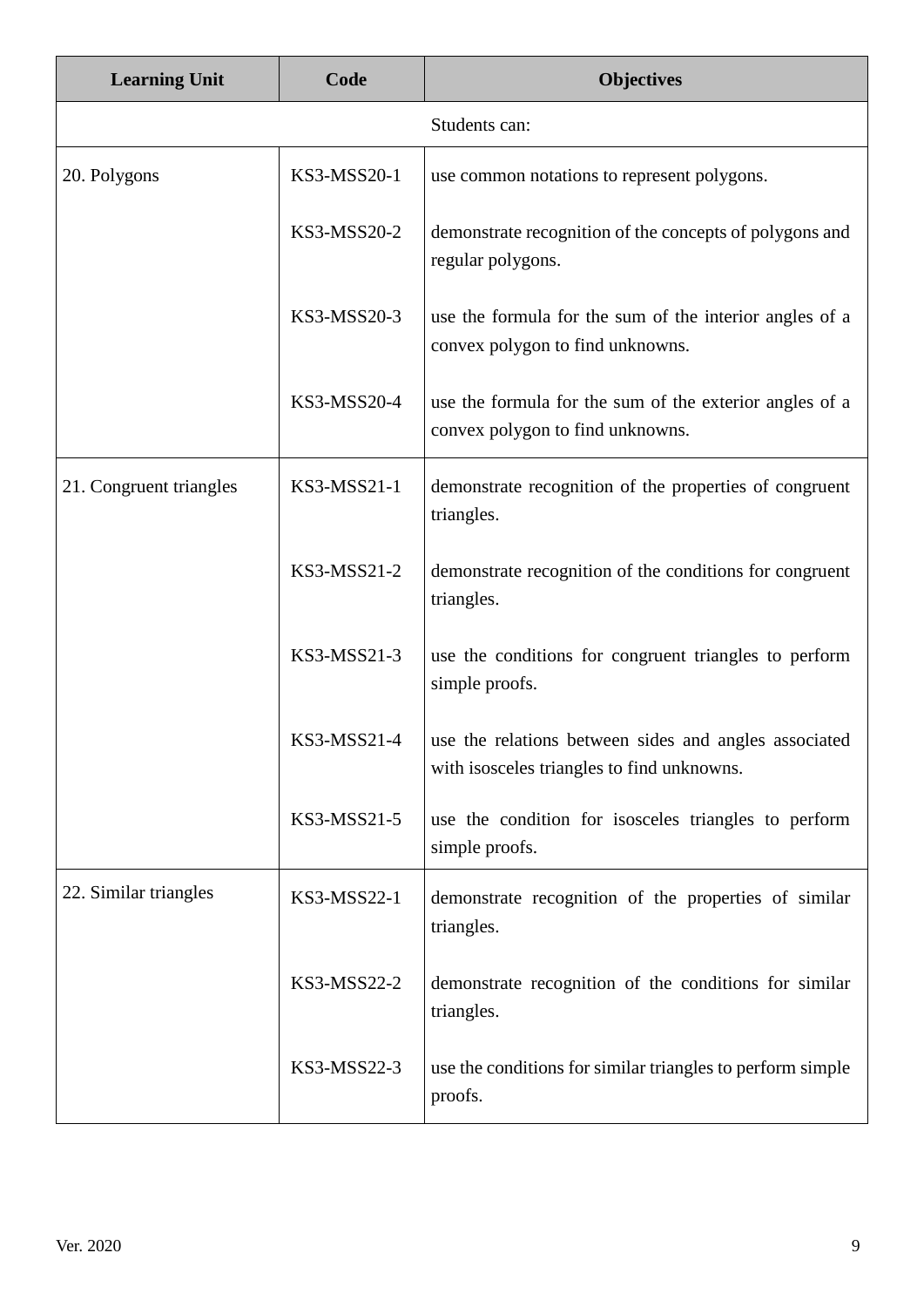| <b>Learning Unit</b>                 | Code        | <b>Objectives</b>                                                                                                                                                                                                                                                                                     |
|--------------------------------------|-------------|-------------------------------------------------------------------------------------------------------------------------------------------------------------------------------------------------------------------------------------------------------------------------------------------------------|
|                                      |             | Students can:                                                                                                                                                                                                                                                                                         |
| 23. Quadrilaterals                   | KS3-MSS23-1 | use the properties of parallelograms to find unknowns.                                                                                                                                                                                                                                                |
|                                      | KS3-MSS23-2 | use the properties of rectangles, rhombuses and squares<br>to find unknowns.                                                                                                                                                                                                                          |
| 24. Centres of triangles             | KS3-MSS24-1 | identify medians, perpendicular bisectors, altitudes and<br>angle bisectors of a triangle.                                                                                                                                                                                                            |
| 25. Pythagoras' theorem              | KS3-MSS25-1 | use Pythagoras' theorem to find unknowns.                                                                                                                                                                                                                                                             |
|                                      | KS3-MSS25-2 | use the converse of Pythagoras' theorem to identify<br>right-angled triangles.                                                                                                                                                                                                                        |
| 26. Rectangular coordinate<br>system | KS3-MSS26-1 | use coordinates to represent the position of a point and<br>mark the point with given coordinates.                                                                                                                                                                                                    |
|                                      | KS3-MSS26-2 | calculate areas of polygons that can be dissected into<br>triangle(s) and rectangle(s) (one side of each of the<br>figures resulted from dissection must be either horizontal<br>or vertical).                                                                                                        |
|                                      | KS3-MSS26-3 | find the image of a given point under a single<br>transformation<br>(the<br>transformation includes only<br>translation, reflection in a line parallel to the $x$ -axis, or $y$ -<br>axis and rotation about the origin through 90°, 180° and<br>$270^{\circ}$ ) in the rectangular coordinate plane. |
|                                      | KS3-MSS26-4 | use the distance formula to find the distance between two<br>points.                                                                                                                                                                                                                                  |
|                                      | KS3-MSS26-5 | use the mid-point formula to find the mid-point between<br>two points.                                                                                                                                                                                                                                |
|                                      | KS3-MSS26-6 | use the formula slope = $\frac{y_2 - y_1}{x_2 - x_1}$ to find the slope of the<br>straight line which passes through two given points.                                                                                                                                                                |
|                                      | KS3-MSS26-7 | demonstrate recognition of the relation between the<br>slopes of parallel lines, and that of perpendicular lines.                                                                                                                                                                                     |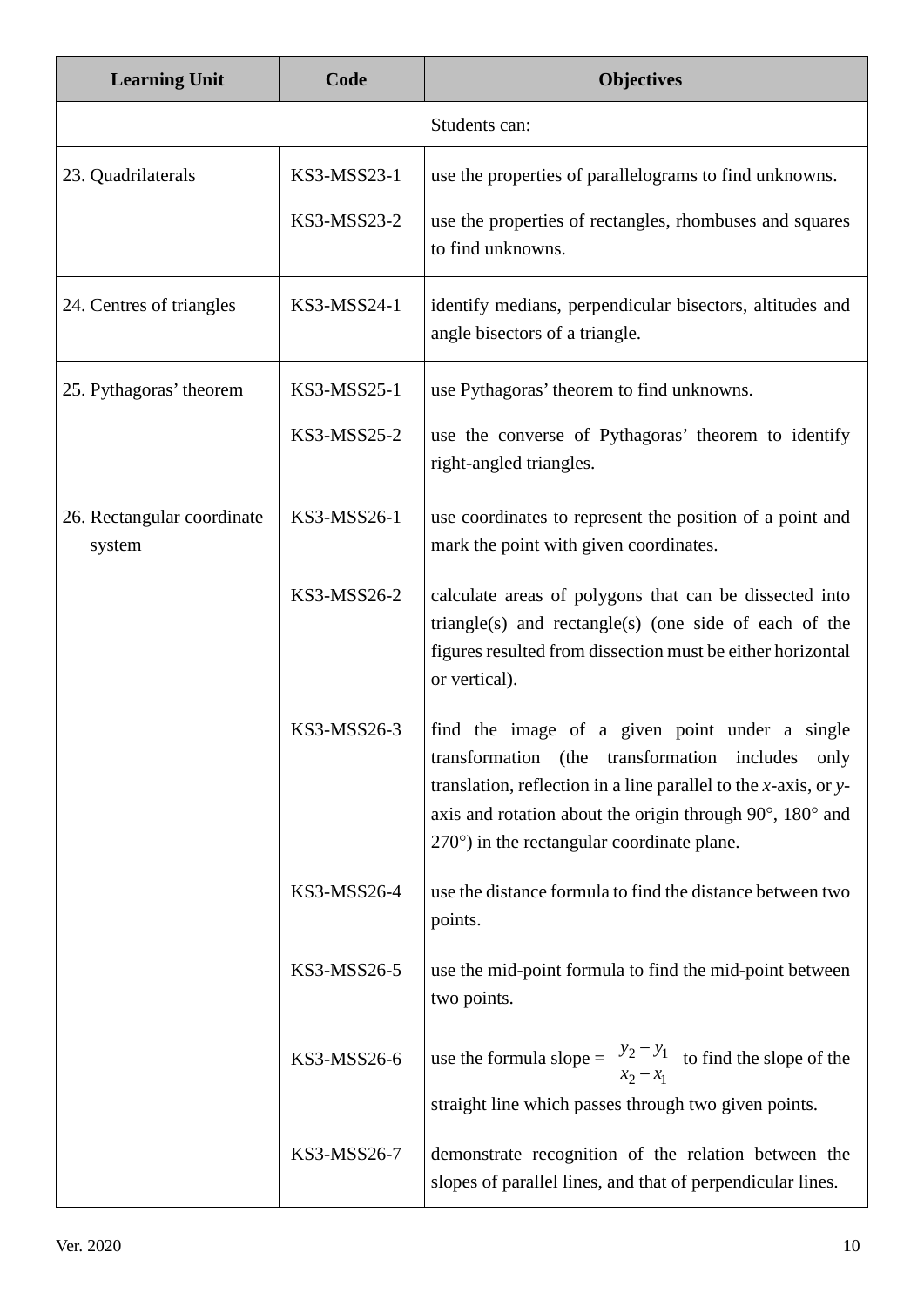| <b>Learning Unit</b> | Code          | <b>Objectives</b>                                                                                                |
|----------------------|---------------|------------------------------------------------------------------------------------------------------------------|
|                      |               | Students can:                                                                                                    |
| 27. Trigonometry     | KS3-MSS27-1   | find the sine, cosine and tangent of angles between $0^{\circ}$ to<br>$90^{\circ}$ and vice versa.               |
|                      | $KS3-MSS27-2$ | solve right-angled triangles.                                                                                    |
|                      | $KS3-MSS27-3$ | demonstrate recognition of the concepts of gradients,<br>angles of elevation, angles of depression and bearings. |
|                      | KS3-MSS27-4   | solve simple problems involving one right-angled<br>triangle.                                                    |

Remarks:

Students are not required to state geometric reasons for numerical problems. However, they are expected to give acceptable reasons in geometric proofs.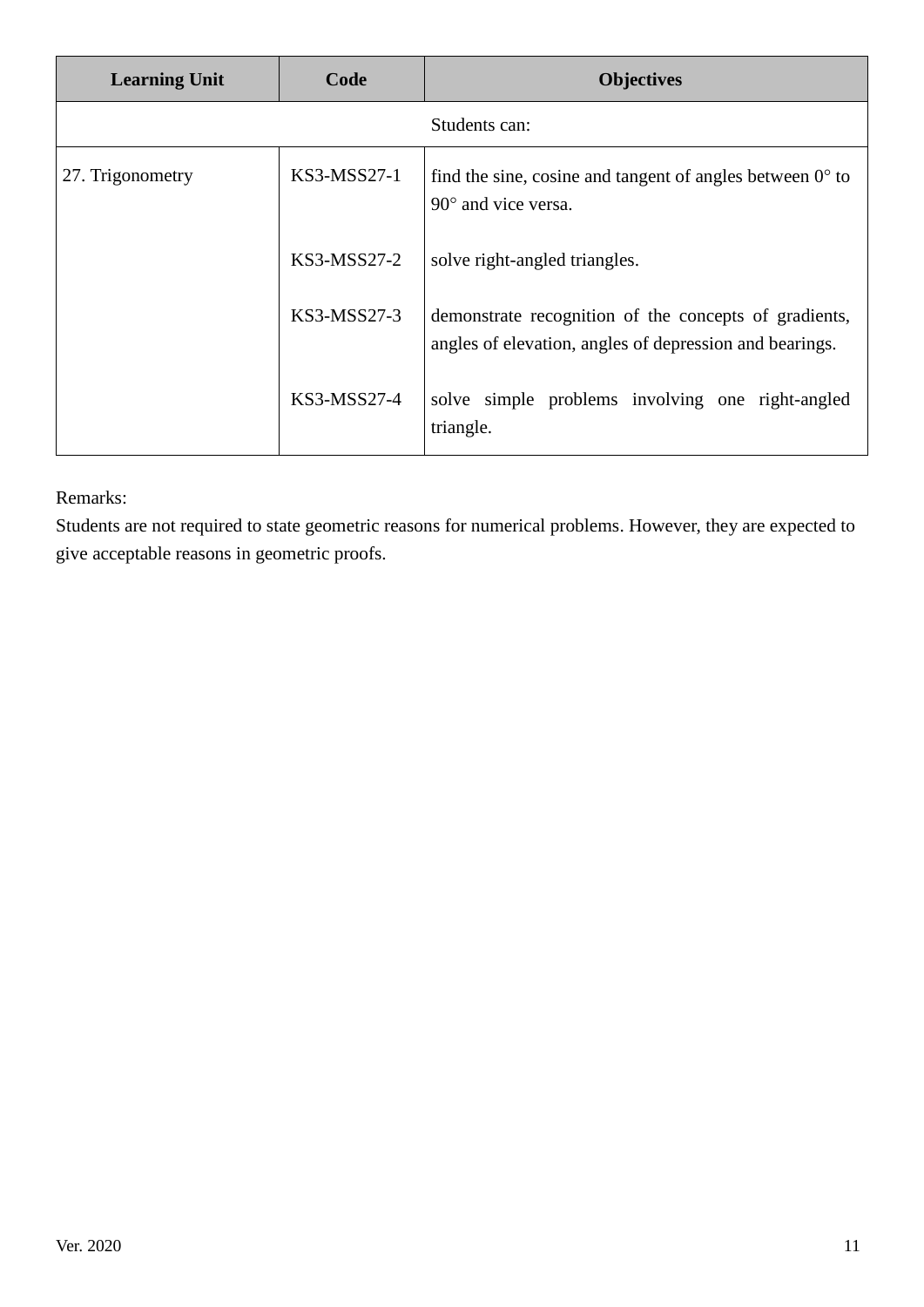# **Basic Competency Descriptors for Key Stage 3 Mathematics Curriculum**

## **Data Handling Strand**

| <b>Learning Unit</b>     | Code       | <b>Objectives</b>                                                                                                          |
|--------------------------|------------|----------------------------------------------------------------------------------------------------------------------------|
|                          |            | Students can:                                                                                                              |
| 28. Organisation of data | KS3-DH28-1 | organise the same set of data by different grouping<br>methods.                                                            |
| 29. Presentation of data | KS3-DH29-1 | construct stem-and-leaf diagrams and histograms.                                                                           |
|                          | KS3-DH29-2 | interpret stem-and-leaf diagrams and histograms.                                                                           |
|                          | KS3-DH29-3 | read off data from statistical charts representing two<br>different sets of data.                                          |
|                          | KS3-DH29-4 | construct frequency polygons, frequency curves,<br>cumulative frequency polygons and cumulative<br>frequency curves.       |
|                          | KS3-DH29-5 | interpret frequency polygons, frequency<br>curves,<br>cumulative frequency polygons<br>and cumulative<br>frequency curves. |
|                          | KS3-DH29-6 | choose appropriate statistical charts to present data.                                                                     |
|                          | KS3-DH29-7 | indicate the abuses from examples of abuses of statistical<br>charts.                                                      |